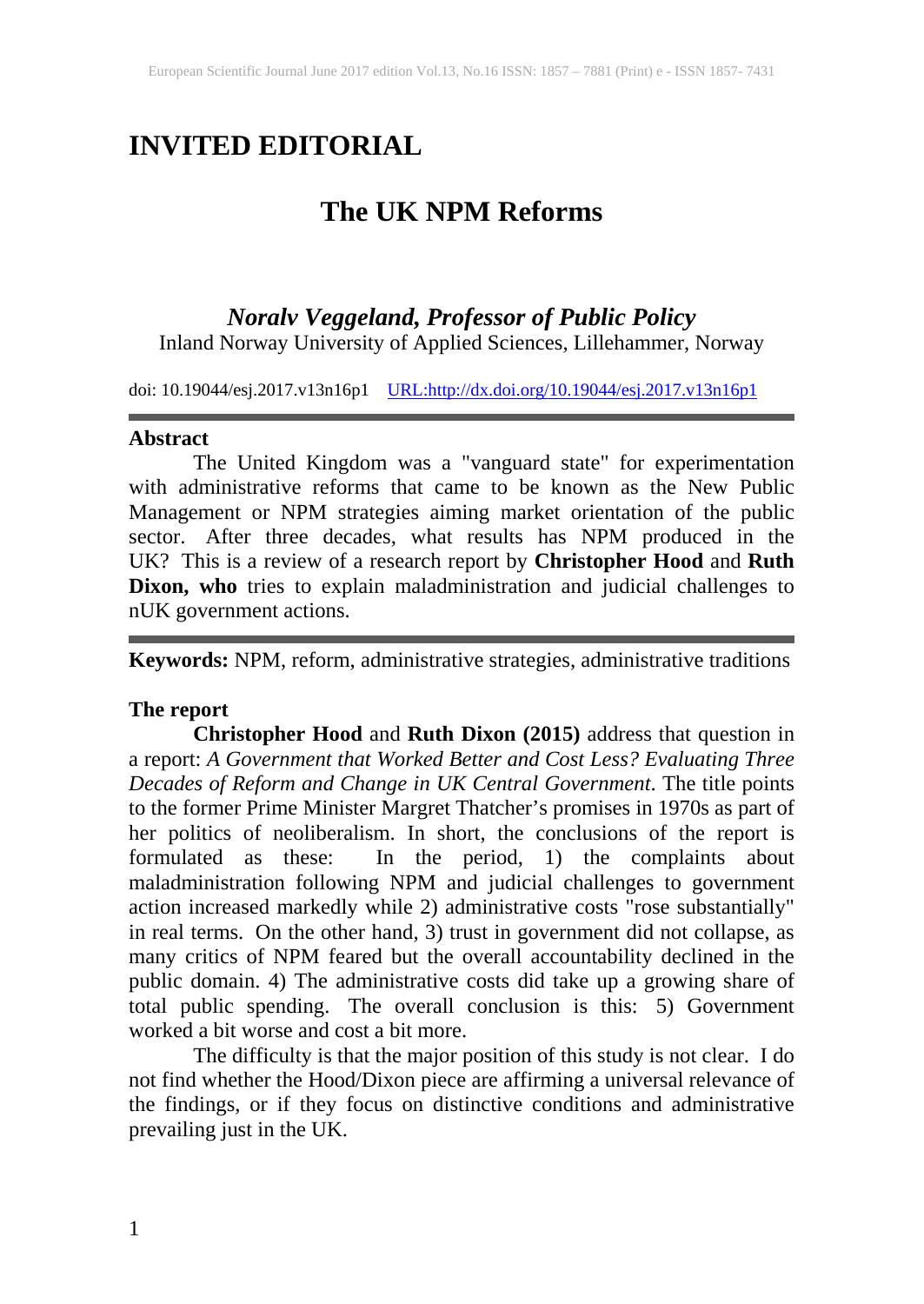Let us have a look on the historical background of the UK reform, and why NPM became political attractive.

We have learned that countries reforming experiences demonstrate that the same reforming strategies perform differently and produce very diverse results in contextual different social models and traditions (Knill 2001, Veggeland 2007). The UK management study seems not to be quite aware about that. Accordingly, this variation in reforming experiences reflects the disparate institutional structures and environments that confront the reformers. A principal lesson to emerge from this review is that the establishment of a social-institutional paradigm is contextually dependent (Knill 2001), thou reforming strategies ought to be studied in the framework of an individual country's context, its policy and governance traditions. These differences are reflecting the social-institutional national paradigm in which the reforms they are launched.

### **The Two Ms explanations**

The UK's three decades of NPM reform in the sphere of public services builds on a completely new world with new standards of efficiency, new high growth of sectors, new location patterns, new models for management and organizational principles. Christopher Pollitt and Geert Bouckaert (2004) have made a very fruitful contribution to the conceptualization of the management side of the new socio-institutional paradigm of the NPM reform strategy that has arisen out of the hollowed-out Keynesian interventionist state model of the 1950-1960s. The authors have identified two M-strategies especially relevant for the UK as paradigmatic notions of Government choices of action when struggling and seeking solutions to the pressure of the crises in the Western economies, that is, caused by the 1970-80s stagflation crisis and later on the financial crisis (2004: 188):

- Minimize
- Marketize

*Minimize***:** According to Pollitt and Bouchaert (2004: 188), minimizing the administrative system by privatization was in political economic terms part of the new but path-dependent socio-institutional paradigm: handing over as many tasks as possible to the market sector directly through privatization and indirectly through contracting out, that is, outsourcing. This become the main strategy of the UK government for the late thirty years according to Hood and Dixon (2015). It is causing the 'hollowing-out' of the state apparatus. It represents a socio-institutional arrangement in which social security and public services of all kinds, such as social and health services, physical infrastructure, transport and welfare services are all heavily been privatized.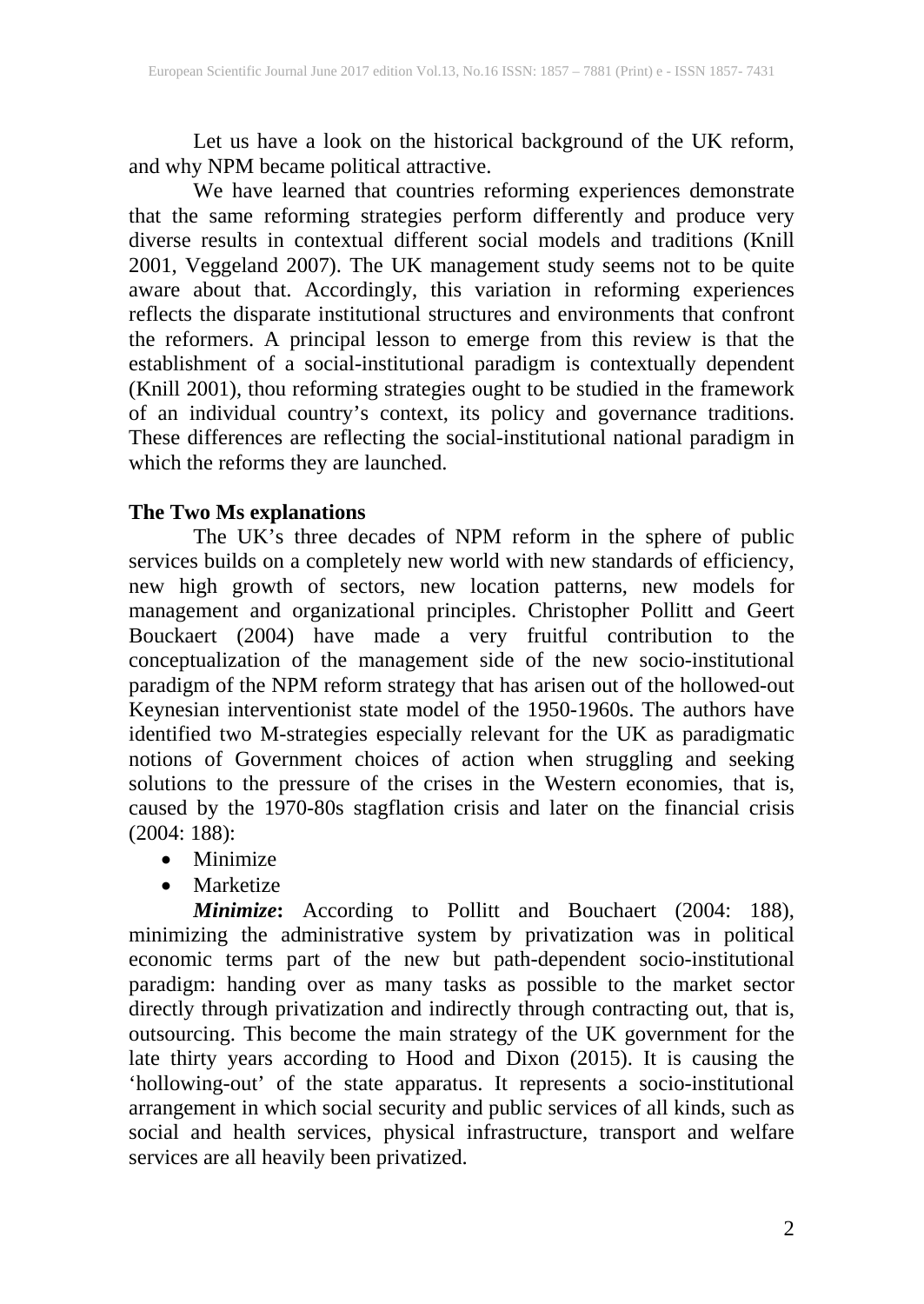Minimalist government of the UK type, in accordance with its "small state" administrative tradition rejects the idea that Governments can be organized to act in the best interests of the economy and the public in general. In Schumpeter's world, public rulers are considering "able" because they win votes, not because they have governed or will to govern well in socio-economic sense (Kuper 2004: 98). Policies for tax cuts and low interest rates targeting an increase in aggregated consumption and investment in the private sector (in accordance to classical Ricardo's principles of (always) reinvestment of surplus capital by then capitalists) accompanied the minimizing strategy. In sum, it represents the political economy of the strategy to minimize the public sector. Mostly the strategy got relevance to the strained Anglo-Saxon/UK model and administrative tradition studied by Hood and Dixon (Hood and Dixon 2015, Veggeland 2015, 2007).

*Marketize***:** Marketizing of the public sector and its administrative system was a NPM-strategy for instituting as many Market-Type Mechanisms (MTMs) as possible within the public sector, with public ownership but privatizing by outsourcing. This model also attracted the UK administrative "small state" government tradition. It implies a redefinition of the economic rules of public policy in the UK. The MTMs also transformed the traditional perspective of government's belief in market competition to a wave of NPM reforms Marketizing questions all forms of protective measures, rules and barriers, and consequently has an impact on socialinstitutional paradigms and legal policies (Djelic 2006).

Thus, Hood and Dixon write about the UK that the complaints about maladministration and judicial challenges to government action increased markedly while administrative and the transaction costs "rose heavily in real terms" in the actual period. This because the state apparatus became fragmented and governance authority became distributed among a manifold of public and private actors (OECD 2002).

Political emphasis on the achievement of result from unelected bodies (Vibert 2007) through the means of flexible organizational structures and public-private competition was evident. The political promise was increasing efficiency, user-responsiveness and accountability - the result, as shown by the important Hood and Dixon in their report, became the opposite. Learning by doing: can we expect a new wave of administrative reform in the UK after the report's massive conclusion?

### **References:**

1. Djelic, Marie-Laure (2006), 'Marketization: From intellectual agenda to global policy-making', Djelic, Marie-Laure and Andersson, Kerstin Sahlin (eds.) (2006), Transnational Governance. Institutional Dynamics of Regulation, Cambridge: Cambridge University Press.